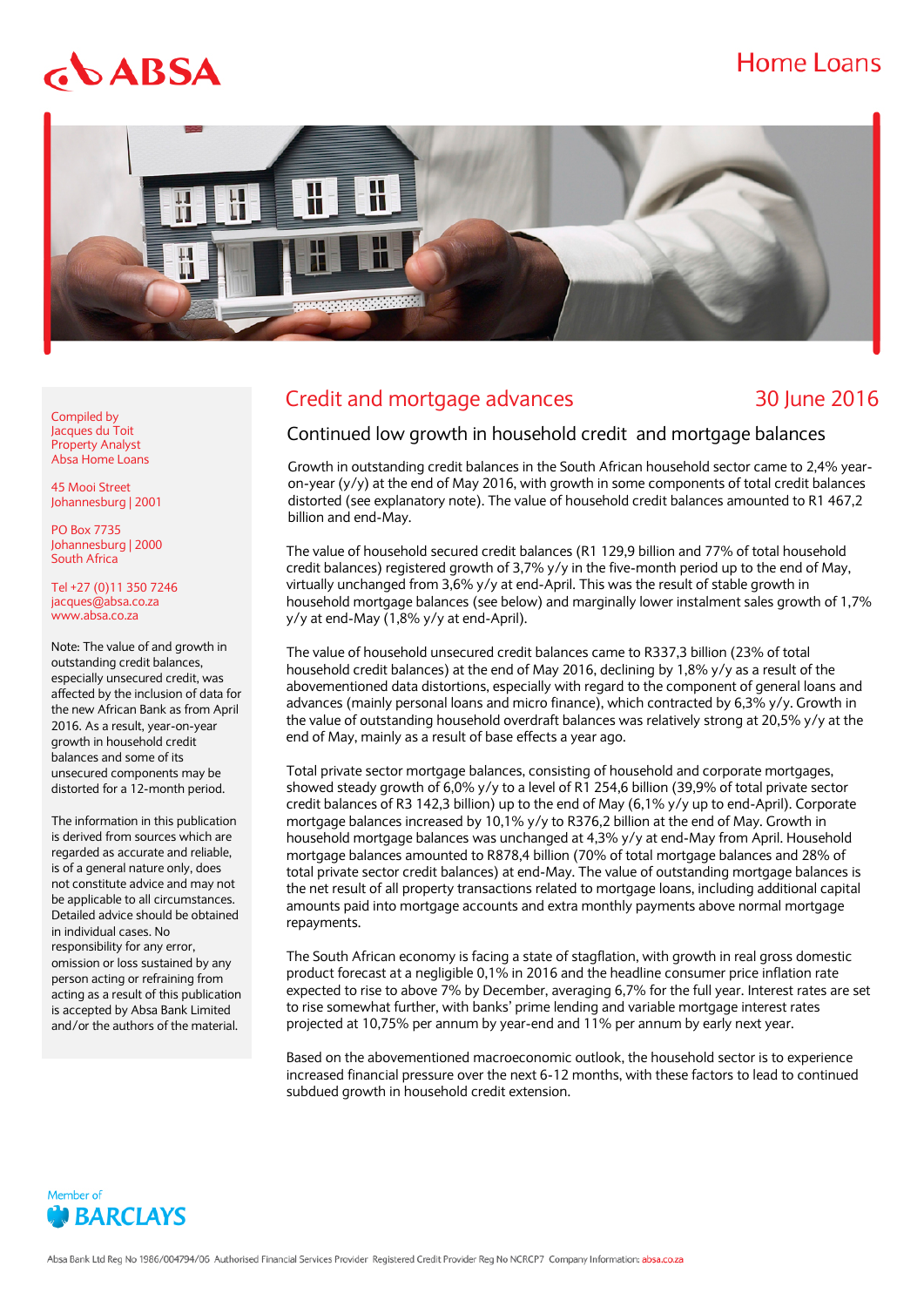| Credit and mortgage balances <sup>1</sup> |                              |         |                 |         |               |                       |        |                   |        |            |                 |
|-------------------------------------------|------------------------------|---------|-----------------|---------|---------------|-----------------------|--------|-------------------|--------|------------|-----------------|
| Period                                    | Private sector               |         | Household       |         |               | Total mortgage        |        | Household         |        |            |                 |
|                                           | credit balances <sup>2</sup> |         | credit balances |         |               | balances <sup>3</sup> |        | mortgage balances |        |            |                 |
|                                           | R billion                    | $y/y$ % | R billion       | $y/y$ % | % of private  | R billion             | y/y %  | R billion         | y/y %  | % of total | % of total      |
|                                           |                              | change  |                 | change  | sector credit |                       | change |                   | change | mortgage   | household       |
|                                           |                              |         |                 |         | balances      |                       |        |                   |        | balances   | credit balances |
| <b>June 2015</b>                          | 2 941.5                      | 8.0     | 1 438.7         | 3.5     | 48.9          | 1 188.5               | 4.8    | 845.0             | 2.8    | 71.1       | 58.7            |
| <b>July 2015</b>                          | 2970.9                       | 8.4     | 1 445.5         | 3.6     | 48.7          | 1 194.6               | 5.0    | 848.1             | 2.8    | 71.0       | 58.7            |
| August 2015                               | 2 9 9 2.0                    | 8.6     | 1 449.7         | 4.2     | 48.5          | 1 202.7               | 5.3    | 852.5             | 3.5    | 70.9       | 58.8            |
| September 2015                            | 3 006.6                      | 8.4     | 1455.9          | 4.3     | 48.4          | 1 213.6               | 6.0    | 855.8             | 3.8    | 70.5       | 58.8            |
| October 2015                              | 3 0 28.6                     | 8.9     | 1 4 6 3.8       | 4.5     | 48.3          | 1 219.1               | 6.0    | 860.5             | 4.3    | 70.6       | 58.8            |
| November 2015                             | 3 0 8 1.7                    | 9.5     | 1 471.5         | 4.6     | 47.8          | 1 2 2 8.9             | 6.3    | 864.2             | 4.4    | 70.3       | 58.7            |
| December 2015                             | 3 0 9 4 .4                   | 10.2    | 1 475.1         | 4.5     | 47.7          | 1 2 2 9 . 0           | 6.2    | 864.4             | 4.4    | 70.3       | 58.6            |
| January 2016                              | 3 104.4                      | 8.5     | 1 485.1         | 4.6     | 47.8          | 1 2 3 2.0             | 6.0    | 867.8             | 4.5    | 70.4       | 58.4            |
| February 2016                             | 3 144.2                      | 9.0     | 1 495.4         | 4.8     | 47.6          | 1 244.0               | 6.3    | 876.0             | 4.7    | 70.4       | 58.6            |
| <b>March 2016</b>                         | 3 173.1                      | 8.7     | 1 495.7         | 4.6     | 47.1          | 1 247.9               | 6.2    | 875.3             | 4.5    | 70.1       | 58.5            |
| April 2016                                | 3 1 3 9.4                    | 7.1     | 1462.9          | 2.3     | 46.6          | 1 252.0               | 6.1    | 875.5             | 4.3    | 69.9       | 59.8            |
| May 2016                                  | 3 142.3                      | 6.6     | 1467.2          | 2.4     | 46.7          | 1 254.6               | 6.0    | 878.4             | 4.3    | 70.0       | 59.9            |

<sup>1</sup>End of period

<sup>2</sup> Comprising corporate and household credit

<sup>3</sup>Comprising commercial and residential mortgages

Source: SARB